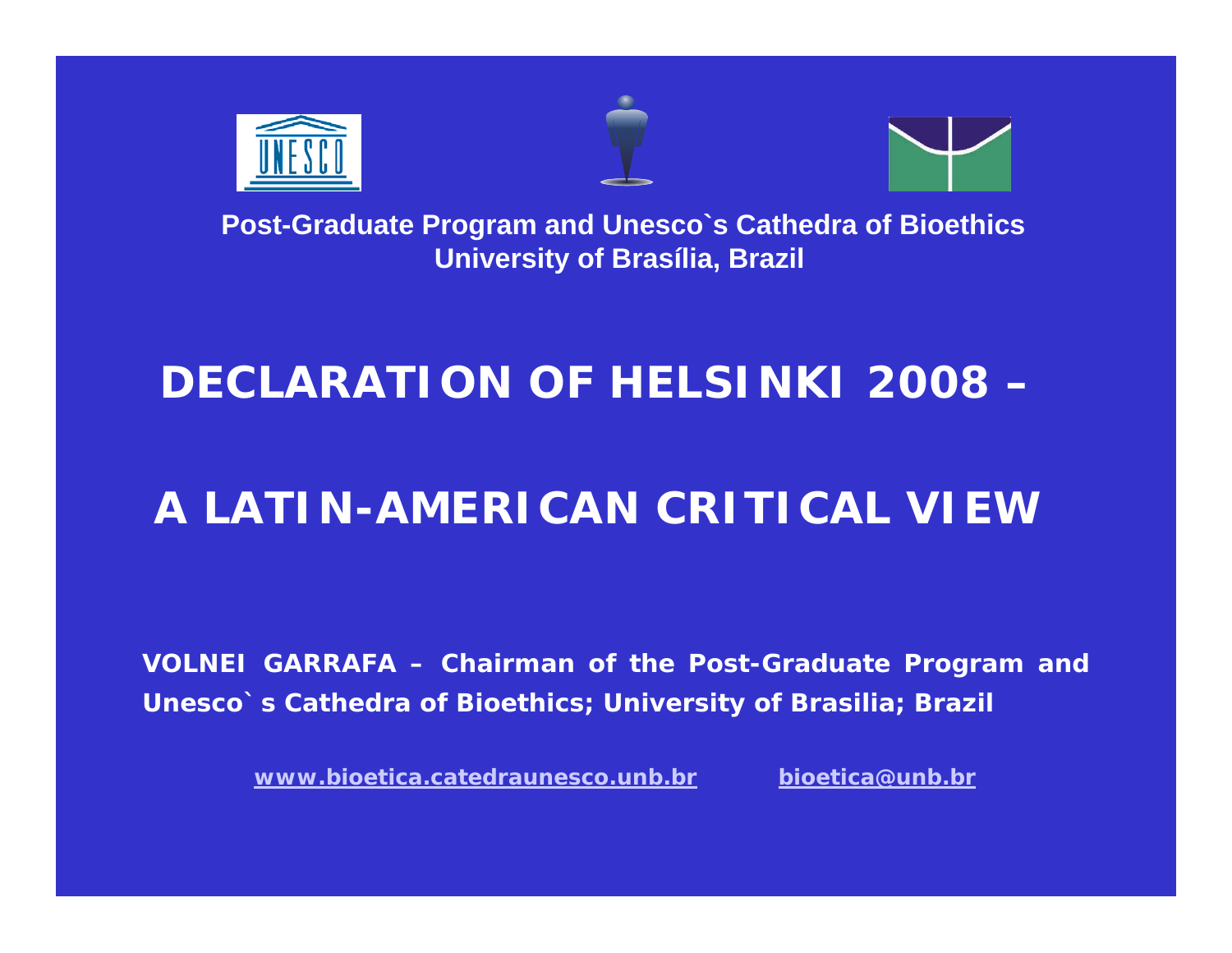





## **INTRODUCTION**

**CLINICAL RESEARCH** – **Amateur activity** in the eighteenth century; **university activity** in the nineteenth century and, finally, an **industrial activity** in the twentieth century.

**TODAY** – Private funding clearly holds supremacy over investments.

**RECENT YEARS -** International multicentre randomised clinical trials have becomethe model par excellence for research on new medications.

**BRAZIL 2008 –** 250.000 people participated as subject in research of this tipe.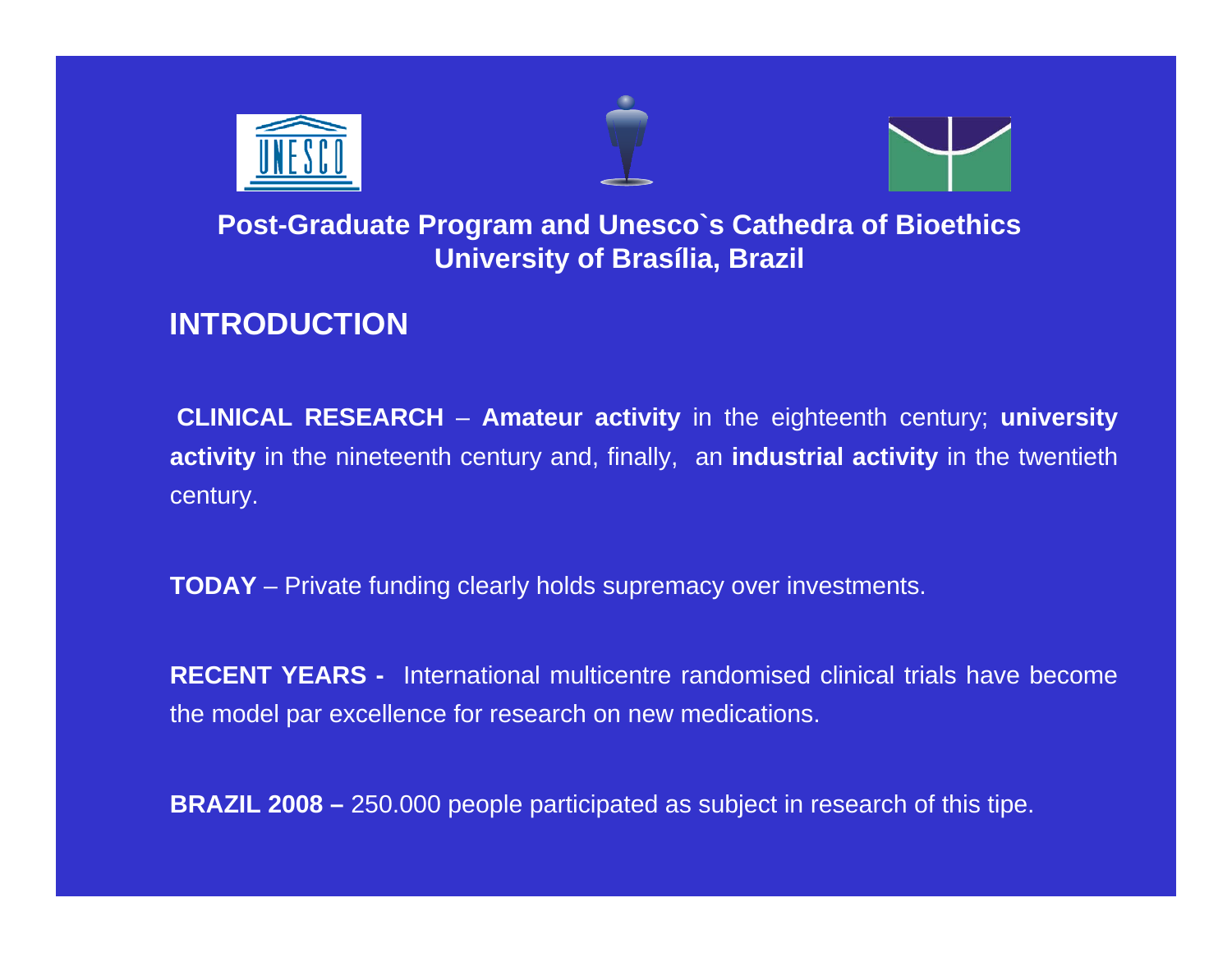





## **CLINICAL RESEARCH AND GLOBALIZATION**

- $\bullet$  The power of the market in the field of medications and clinical research is a fact of life.
- • There are around 80,000 pharmaceutical industry representatives in the USA, 17,000 laboratory representatives for 130,000 physicians in Germany, thus giving a ratio of 7.64 physicians for every sales representative, similar to what is found in Great Britain, France and USA.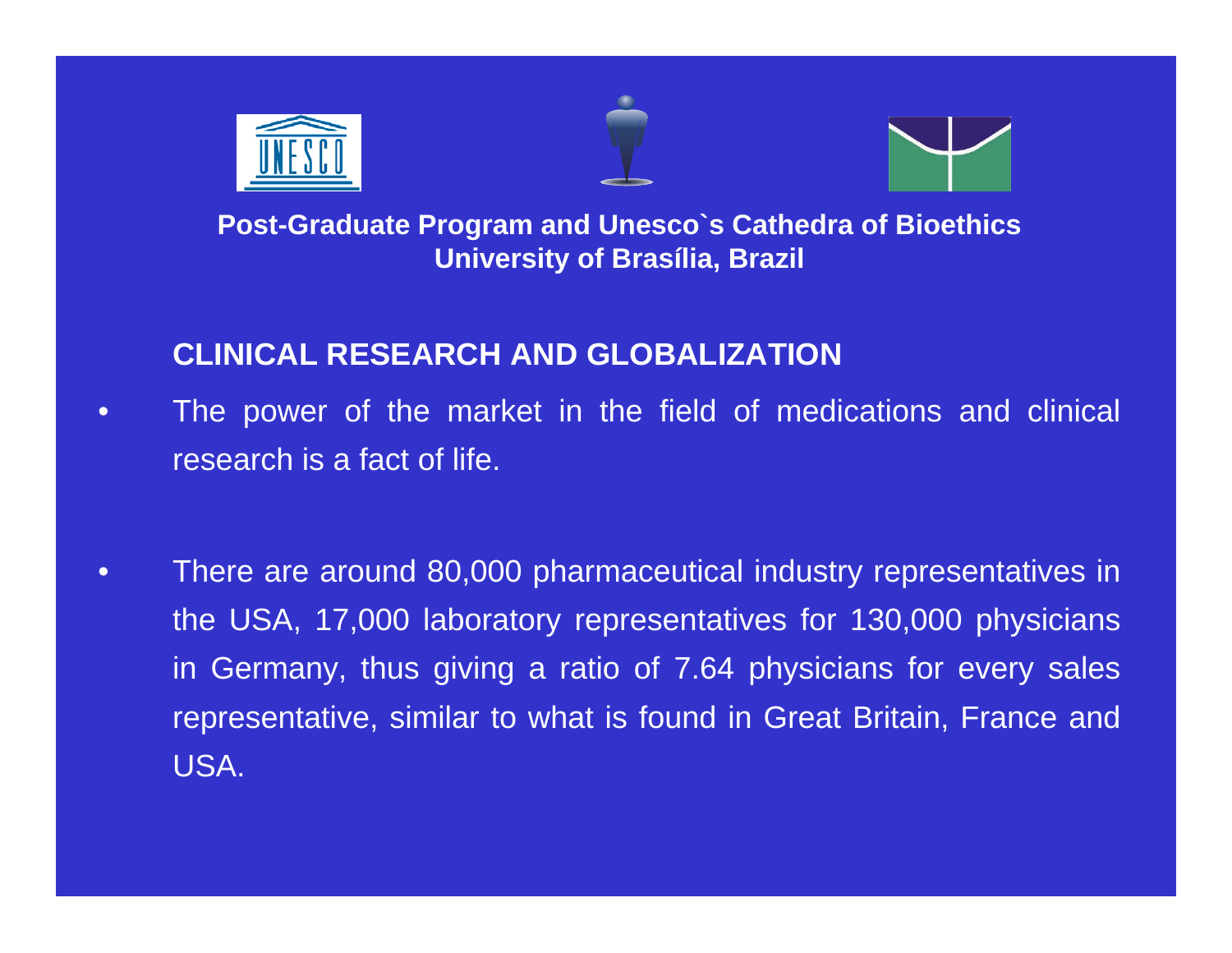





A country's **"research capacity in the biomedical field"** is taken to mean the set of the following requisites: a) its capacity to define research priorities according to the main health problems of its population; b) its financial independence for investing in priority research; c) its ability to assess and supervise the ethical regulations for research conducted within its own territory.

The internationalisation of research may be beneficial for poor and developing countries if sustainable programs for developing the investigative capacity of the countries hosting such research projects can be added to the profit requirements of the funding institutions.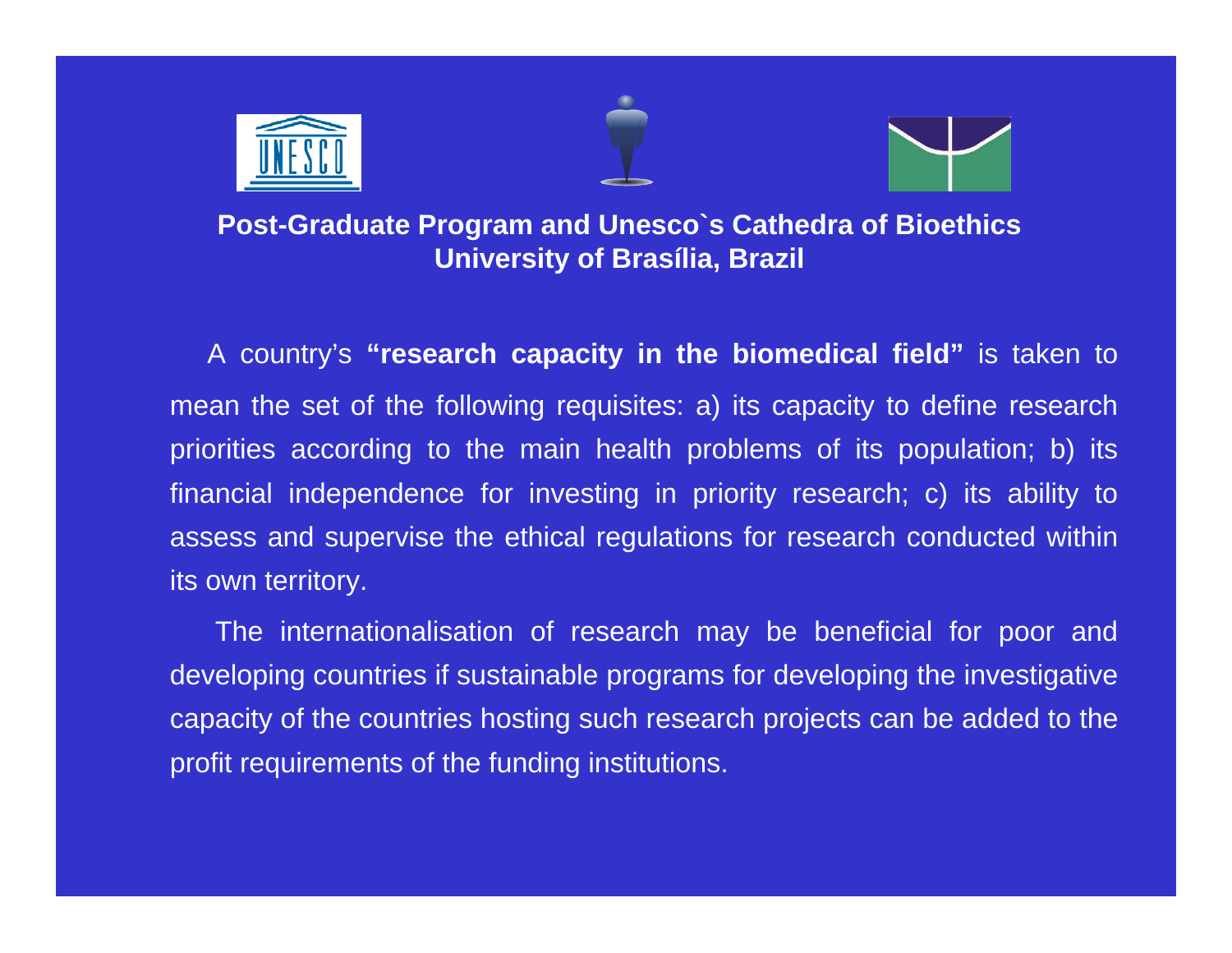





This is possible through bilateral agreements between the funding institutions and the host countries, bearing in mind two objectives: a) that the research should seek therapeutic, preventive or diagnostic methods relating to the resolution of health problems that are a priority for the populations of the participating countries; b) that accomplishing the research should enable technology transfer and development of skills of advanced investigative practices that can contribute towards achieving independence for the country regarding knowledge production. Under such conditions, the research can certainly be called **cooperative**.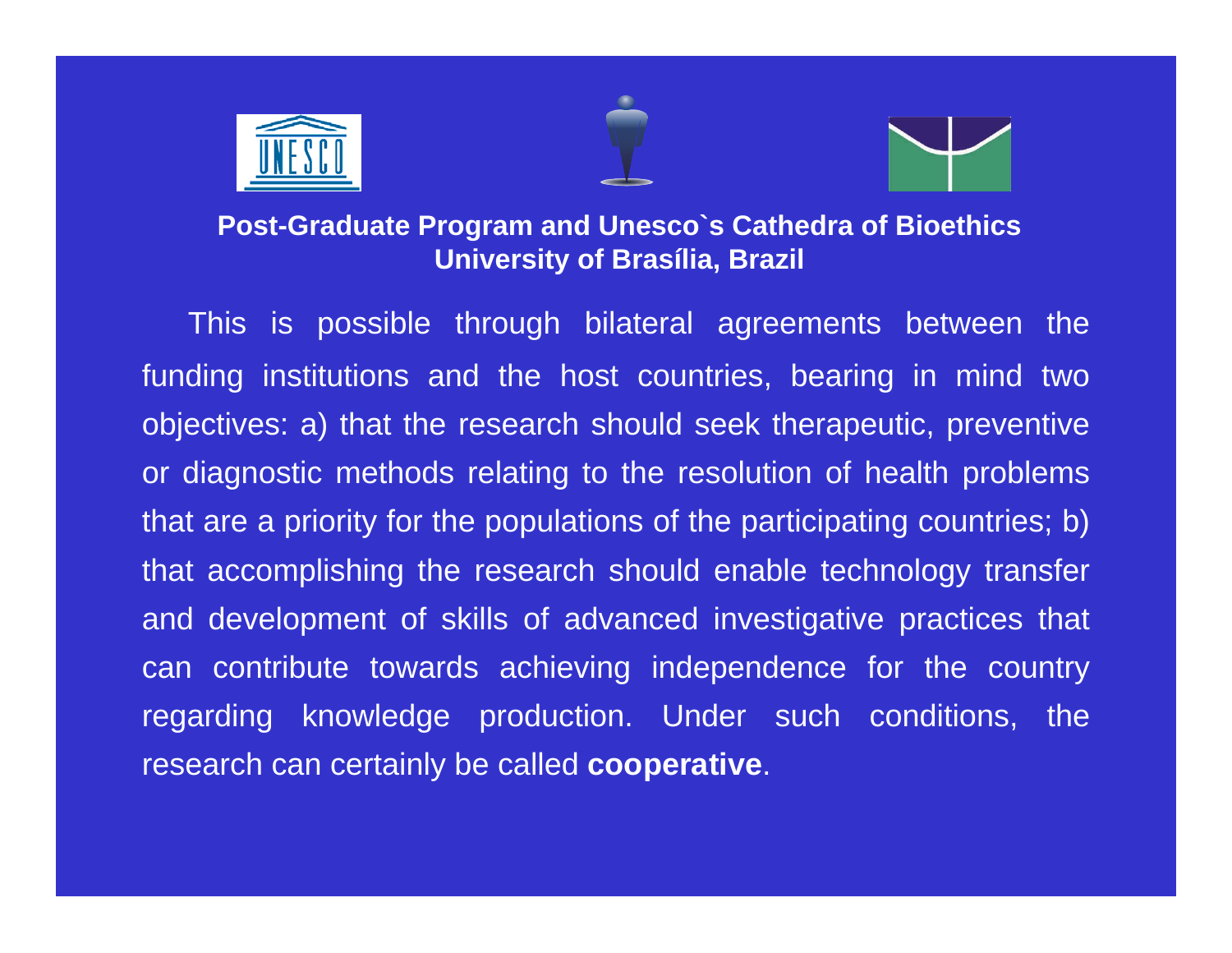





This line of reasoning becomes indispensable to the present discussion, for two reasons:

a) problems reported over recent years regarding clinical trials developed in peripheral countries that may have harmed the subjects involved in them;

b) the attempts, now successful through the modified Declaration of Helsinki 2008, to change the Declaration regarding its old items 19, 29 and 30, which relate to the use of placebos and the care required in this and to sponsors' responsibility towards subjects once the study has been concluded.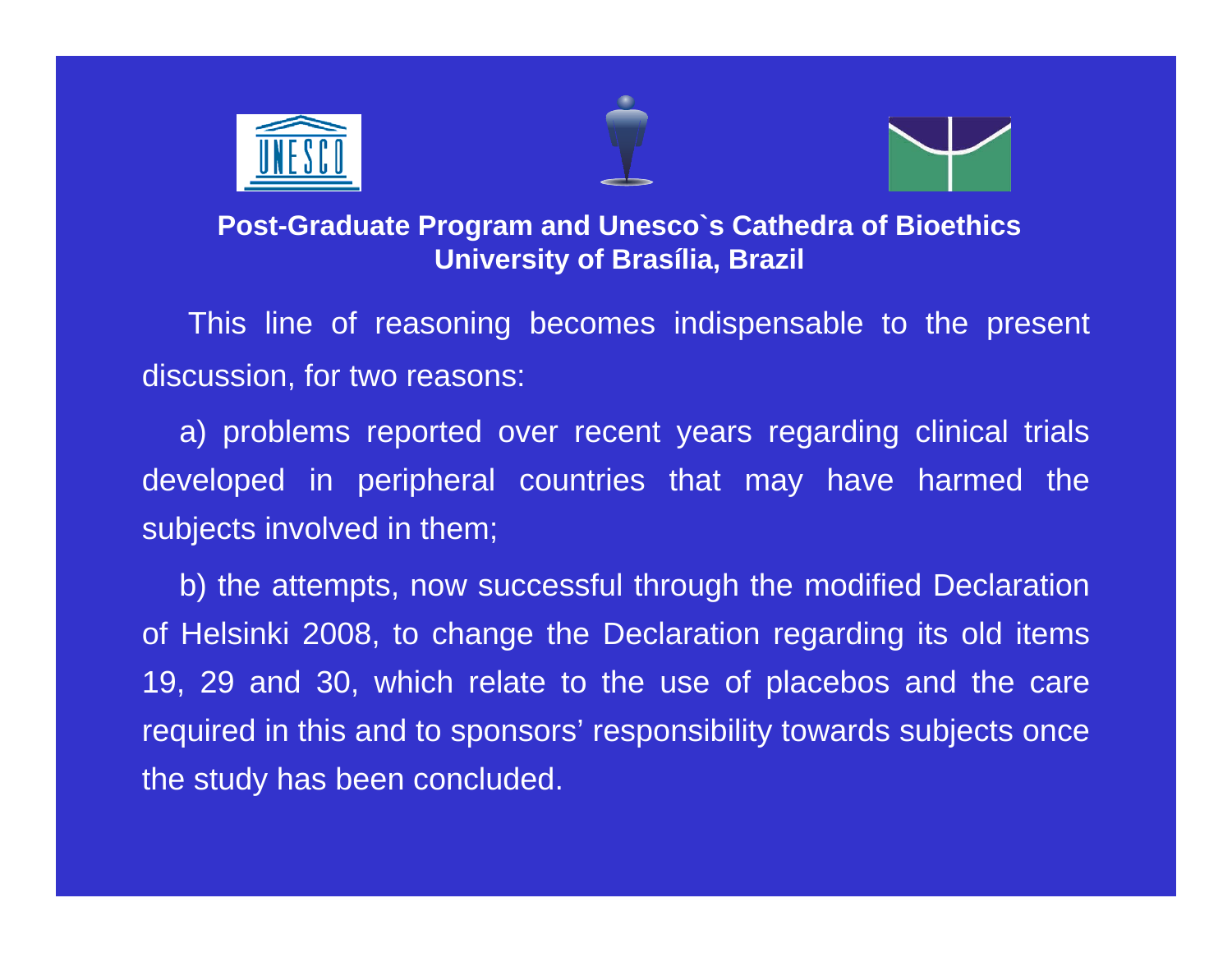





## **THE CONCEPT OF SOCIAL VULNERABILITY**

There is a consensus regarding the factors determining the **social vulnerability**: lack of resources like income, information, knowledge and technology; lack of access to the public authorities and other types of social representation; limited network of social relationships; diversity of beliefs and customs among the majority of the population; advanced age; and physical deficiencies.

This definition leads to contexts of fragility, lack of protection, debility, disadvantaged states (disadvantaged populations) and even to neglect or abandonment, encompassing various forms of social exclusion or isolation of certain population groups from the advances, discoveries or benefits that may already be underway within the dynamic process of world development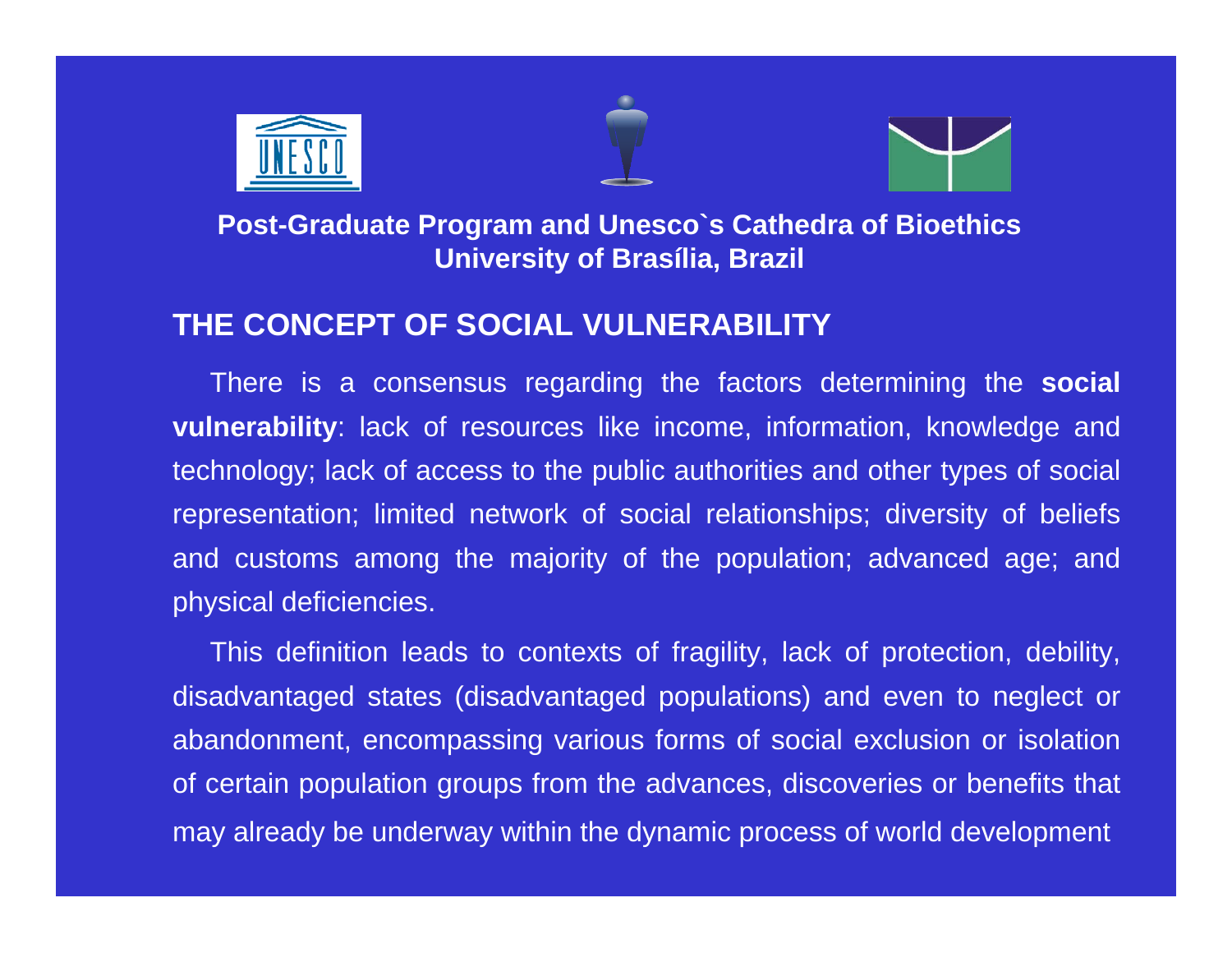





## **DOUBLE ETHICAL STANDARD IN CLINICAL RESEARCH**

The expression "double standards", in relation to clinical research, arose within the international scientific context from two papers published in the late 1990s that made reference to studies that had earlier been sponsored by the NIH / USA.

1997 – Clinical trials in 15 countries to study prevention of vertical transmission of HIV/AIDS from pregnant mothers to their babies ;

1999-2000 - project developed in rural areas of Uganda with the aim of delineating the risk factors associated with heterosexual transmission of HIV type 1 = risk of infection by the virus and the relationship between viral load and heterosexual transmission.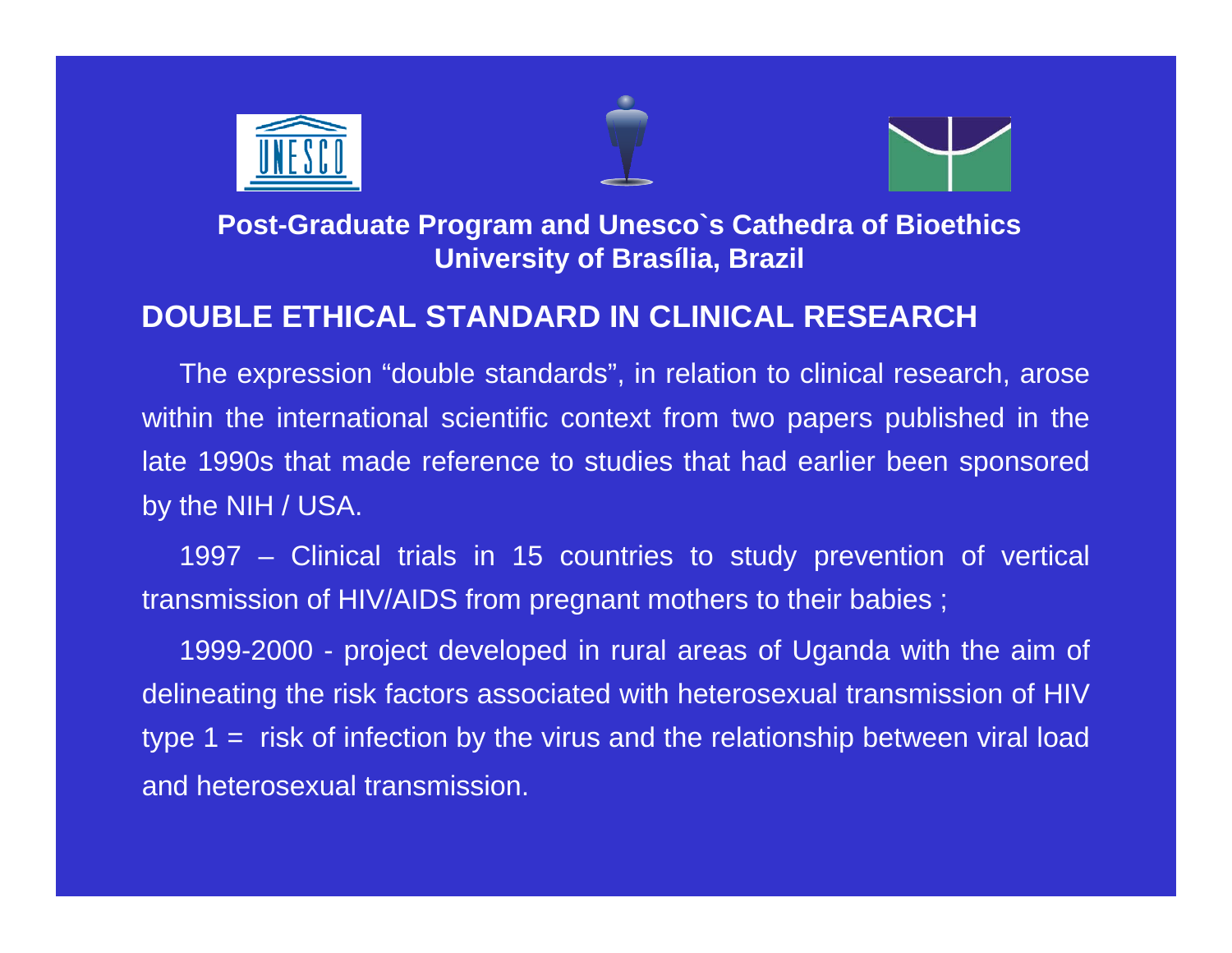





## **BRIEF HISTORY OF RECENT MODIFICATIONS OF DH**

The international debates which emerged due to the two aforementioned researches, and it's relation to the double standard pattern used in the care that was given to clinical studies human subjects, led to several discussions in the WMA - organism responsible for the DH and it's periodically actualizations.

- $*$  1997 Tel Aviv = initial proposal of changes;
- $*$  2000 Edinburgh = small changes;
- \* 2003 Helsinki = proposal for amendments;
- \* 2004 Tokyo = no changes; only a "clarifying" note USA out…;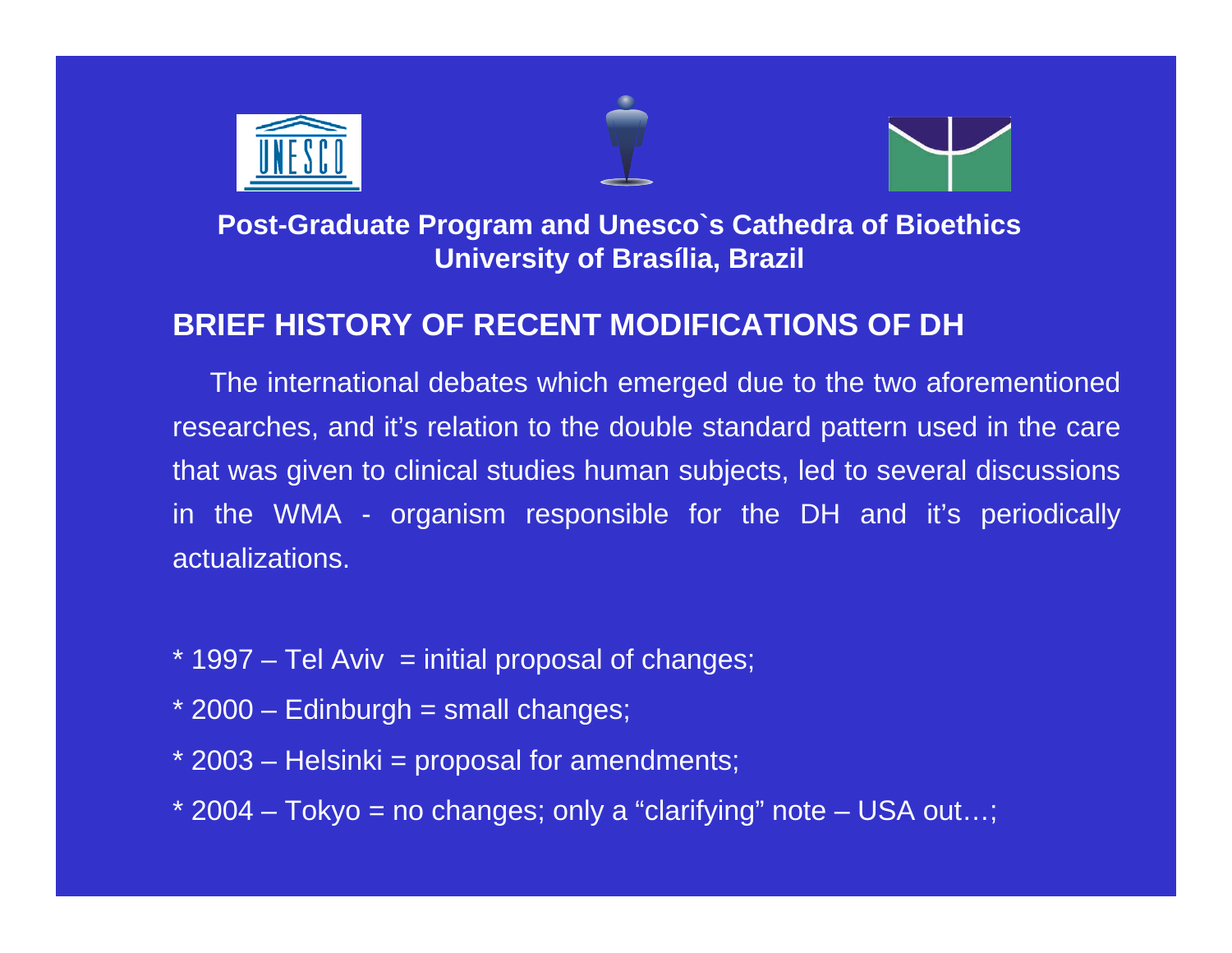





#### **THE 59th. WORLD MEDICAL ASSEMBLY, SEOUL, 2008**

In October 2008, at the 59<sup>th</sup> Annual Assembly of the WMA in Seoul, Chorea, and after several prior preparatory meetings, the changes debated here were ratified <sup>18</sup>. In addition to substantive changes in the items in dispute, the intention of changing the structure of the document, as already advocated by some directors of the WMA since Edinburgh 2000, was implemented. Thus, the well-known paragraphs 19, 29 and 30 changed their numbering within the context of the document, thus losing a little of their "visibility". The significant identifiable changes were the following: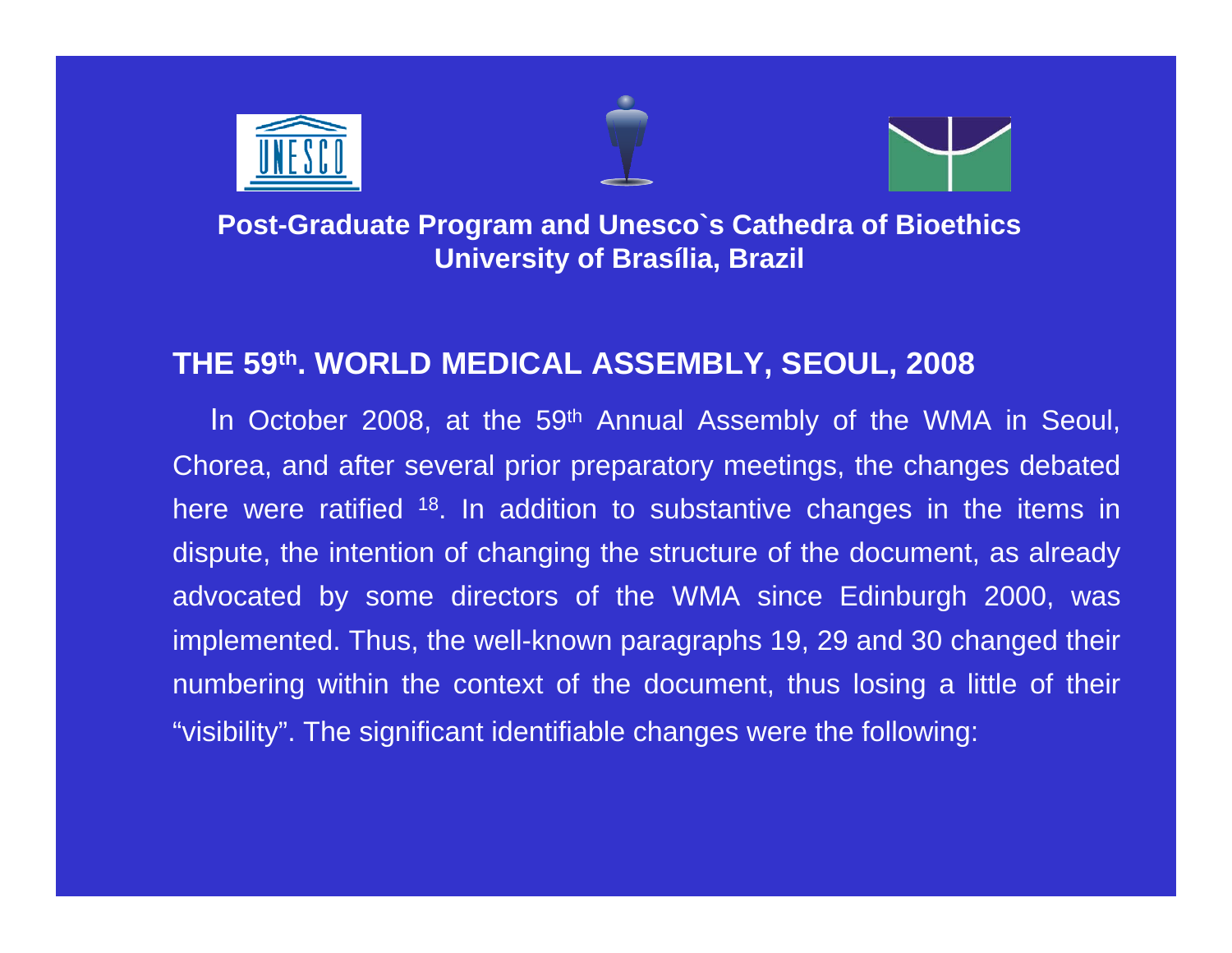





Paragraph 14 – Protocol with arrangements post-study...

Paragraph 32 – Second part: justification to the use of placebo...

Paragraph 33 – At the conclusion of study... access to intervention identified as beneficial in the study or to other appropriate care of benefits.

Paragraph 35 – if in the physician`s judgement… where appropriate…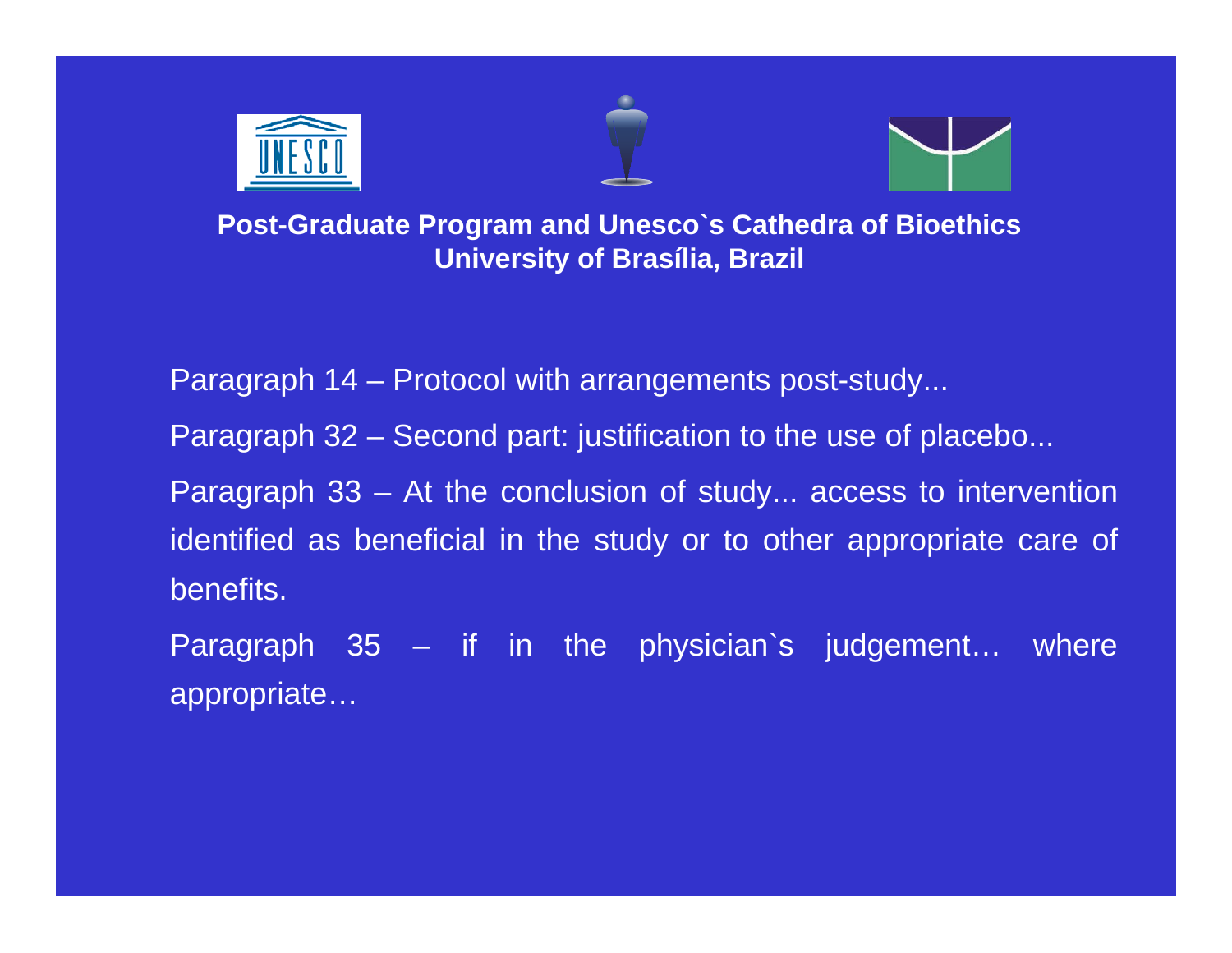





Because of the historical strength that the Declaration of Helsinki has achieved, it has ended up becoming a worldwide technical document that is taken as a moral reference and often placed above countries' own legislation, based on its unanimous worldwide acceptance. What is feared with the decision in Seoul in 2008 is that, because of all the historical divergences recounted, it may become contested and thus lose the moral authority achieved over all these 40 years in which it has been the reference point in clinical research, for researchers, universities, laboratories, companies, scientific journals and even countries, all around the world.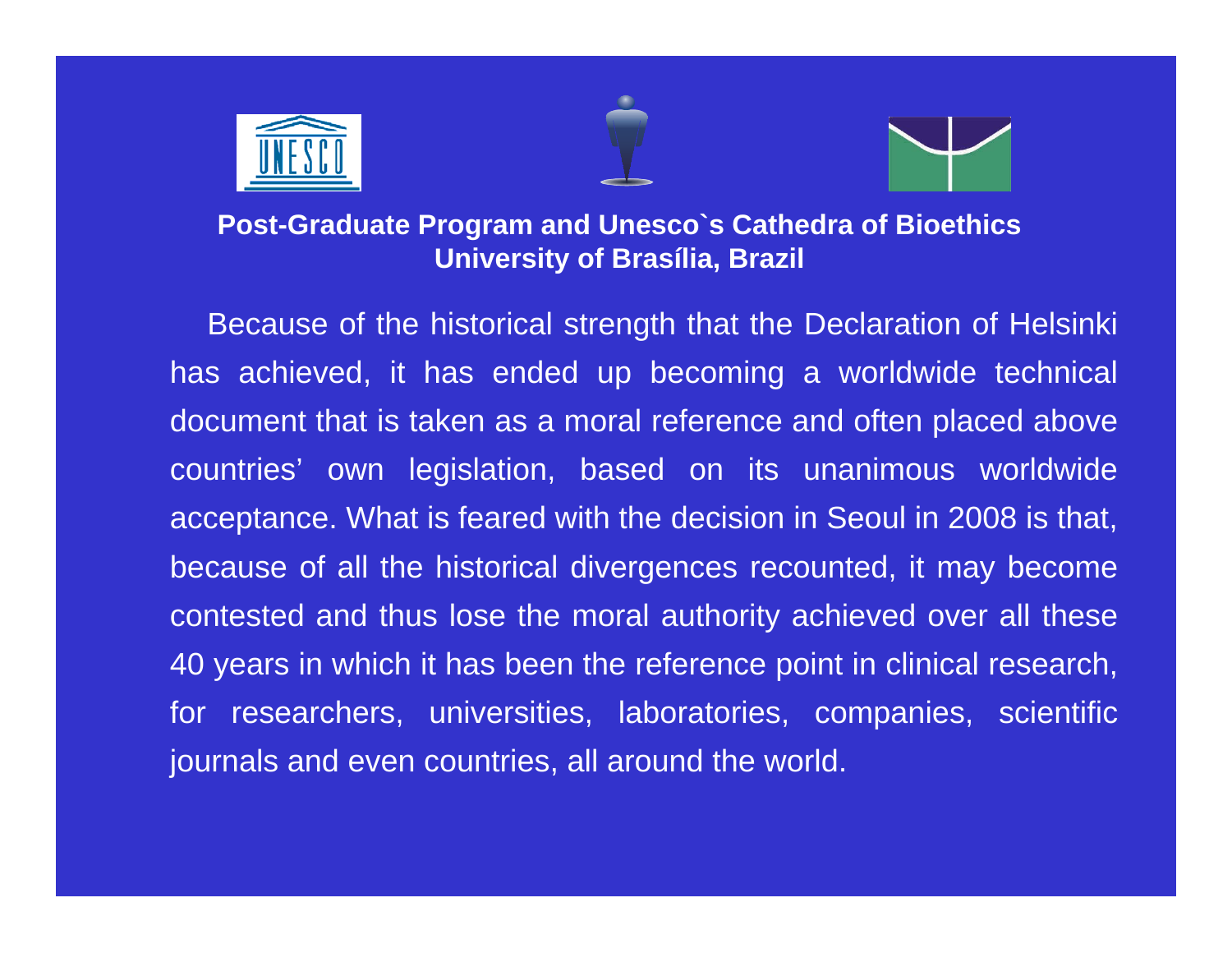





BRAZIL: Contested the position adopted by the WMA against the use of placebo in research involving human beings, in cases in which there is a proven preventive, diagnostic or therapeutic method for the problem in question and "…the benefits, risks, difficulties and effectiveness of a new method should be tested by comparing them with the best present methods" .

It is very likely that countries such as South Africa, Portugal and Uruguay, which also voted against the new text, will also soon express their views on this matter, as will other nations in the southern hemisphere that are known to have similar positions.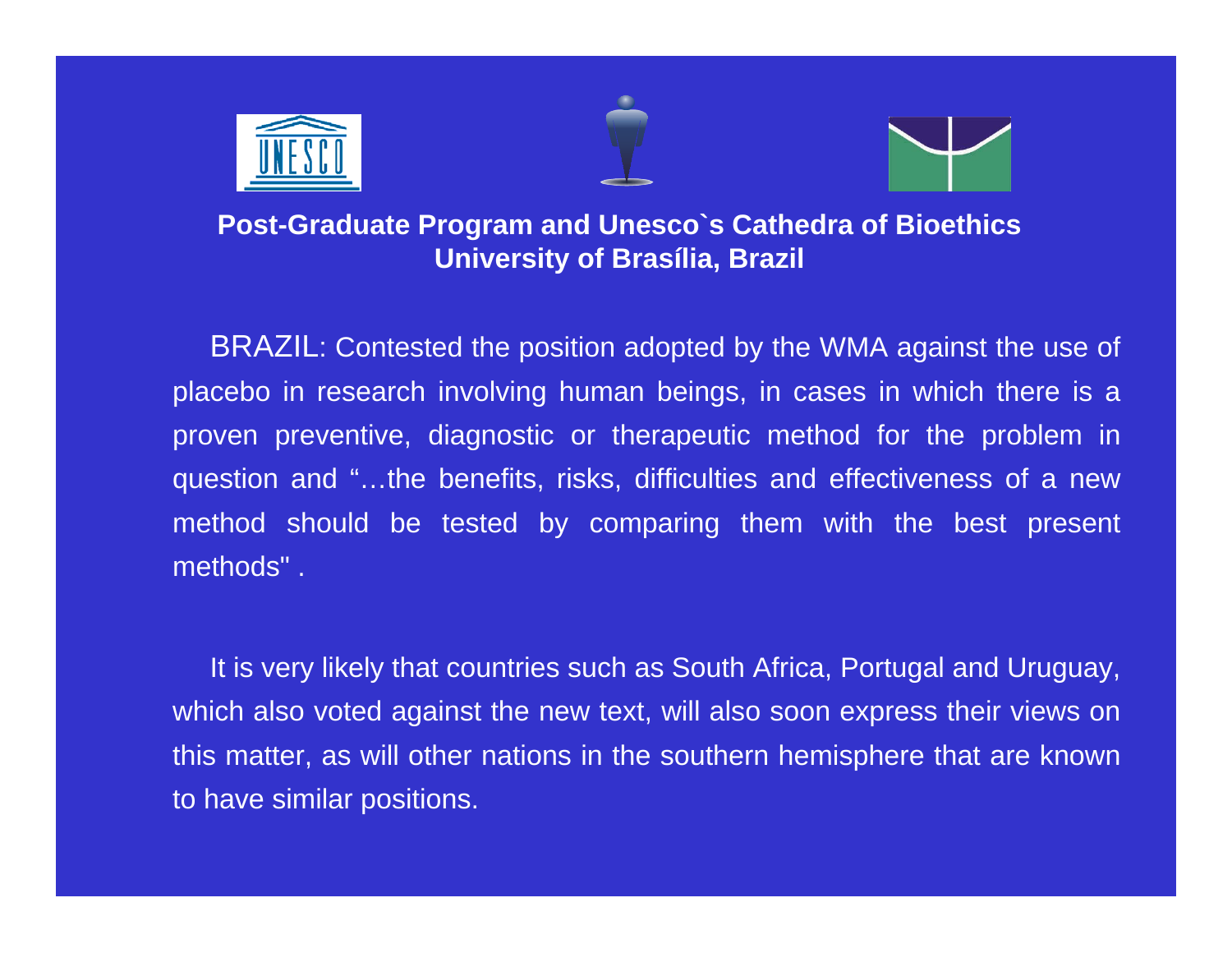





CORDOBA / Argentina - 14 November 2008 - Congress of the Latin-American and Caribbean Bioethics Network of UNESCO (Redbioética), where have participated 300 researches from 12 Latin-American countries. In the event's final plenary it has been approved, by general agreement, the *Declaration of Cordoba about Ethics in Researches with Human Beings*, which proposed to the countries, governments and organisms that dedicate their work to bioethics issues, to refuse the 6<sup>th</sup> version of the Declaration of Helsinki, which has been approved in Seoul, South Korea. It recommends as an ethical and normative frame of reference for this issue the principles of the *Universal Declaration on Bioethics and Human Rights* , proclaimed by acclamation in October 2005 in the UNESCO General Conference.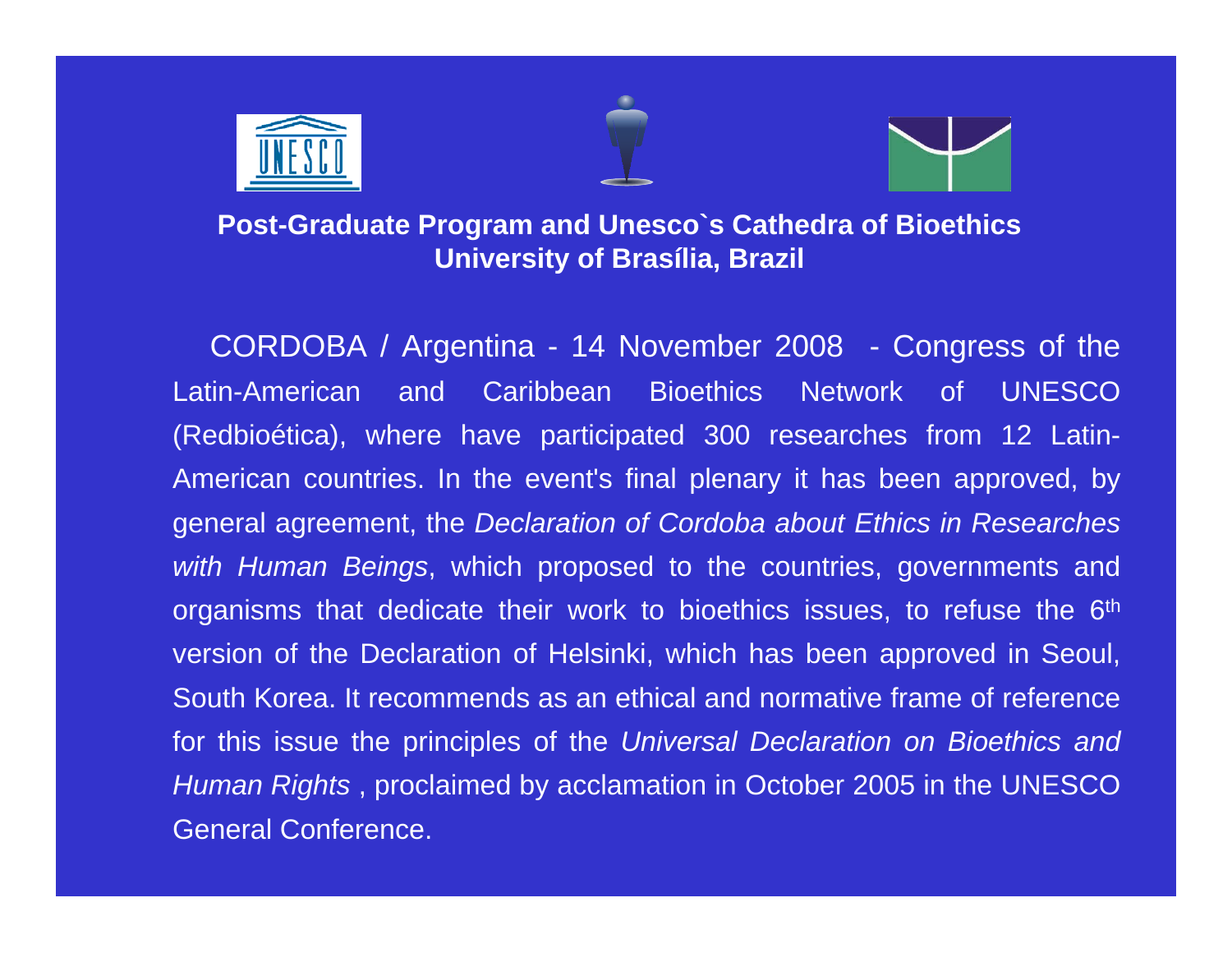





The Declaration of Cordoba still alerts that: "The new version of the DH can seriously affect the safety, the well-being and the rights of persons who participate as volunteers in medical studies protocols; the acceptation of different patterns of medical care which may happen due to methodological, scientific or other reasons as well as the new possibilities for using placebo, are considered ethically inacceptable practices and are contrary to the idea of human's dignity and human and social rights; and, additionally, the lack of hard post-study obligations in relation to the persons who volunteered participate of the studies and to the host communities, offends people's integrity, amplifies the social inequity and injures it's own notion of justice".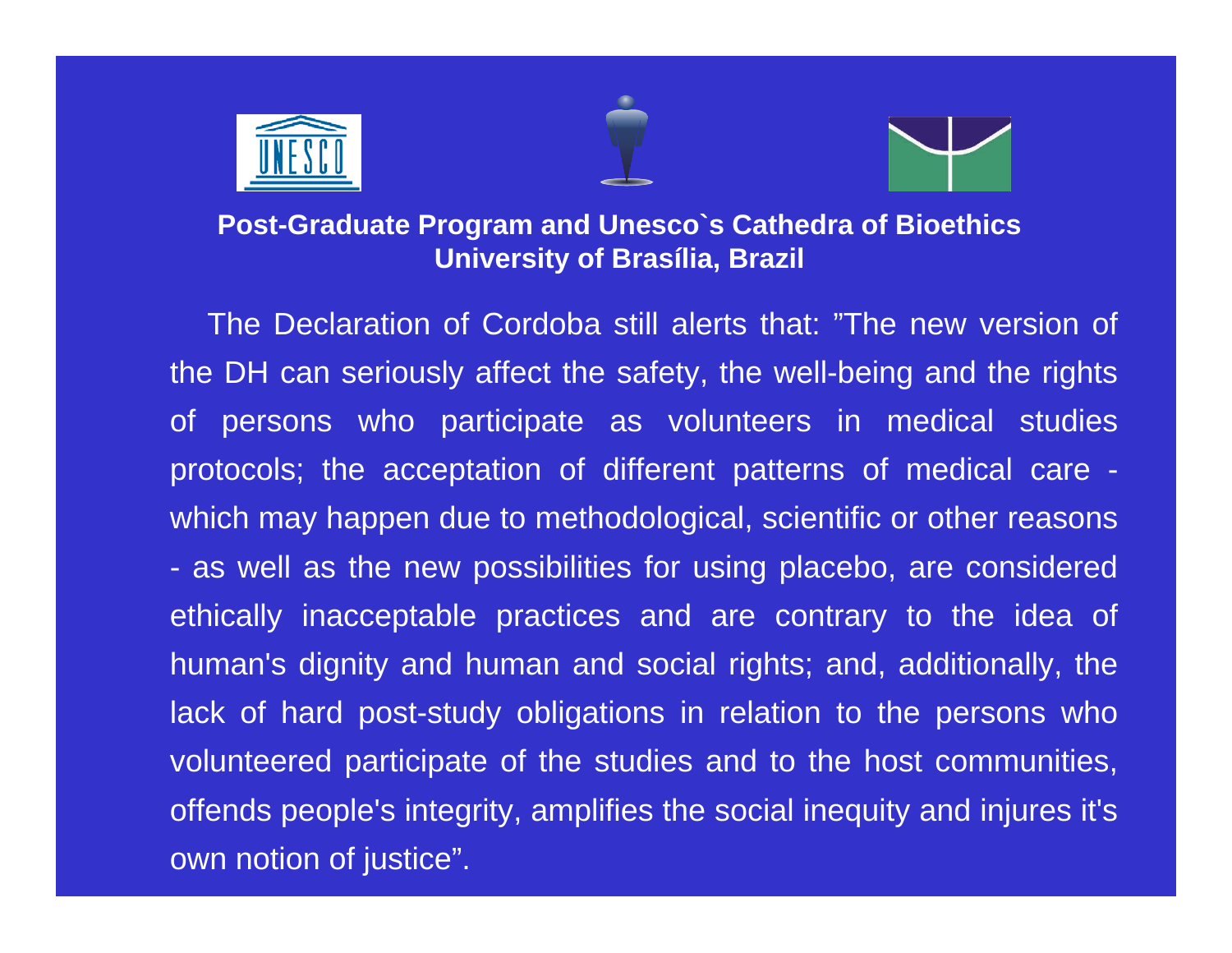





## **FINAL CONSIDERATIONS REGARDING PERIPHERAL COUNTRIES` OWN REGULATION AND SOCIAL CONTROL SYSTEMS**

International research should continue to be carried out. It is also indispensable that the documents and mechanisms created internationally to control and develop such research should be produced and implemented. However, for the process to be as transparent and fair as possible, and to dismiss any doubt regarding undesirable external interference or influences that disregard the social vulnerabilities that exist, the most appropriate way forward is for poor and developing countries to create their own autonomous regulatory systems, with transparent social control mechanisms that are operated democratically at all levels.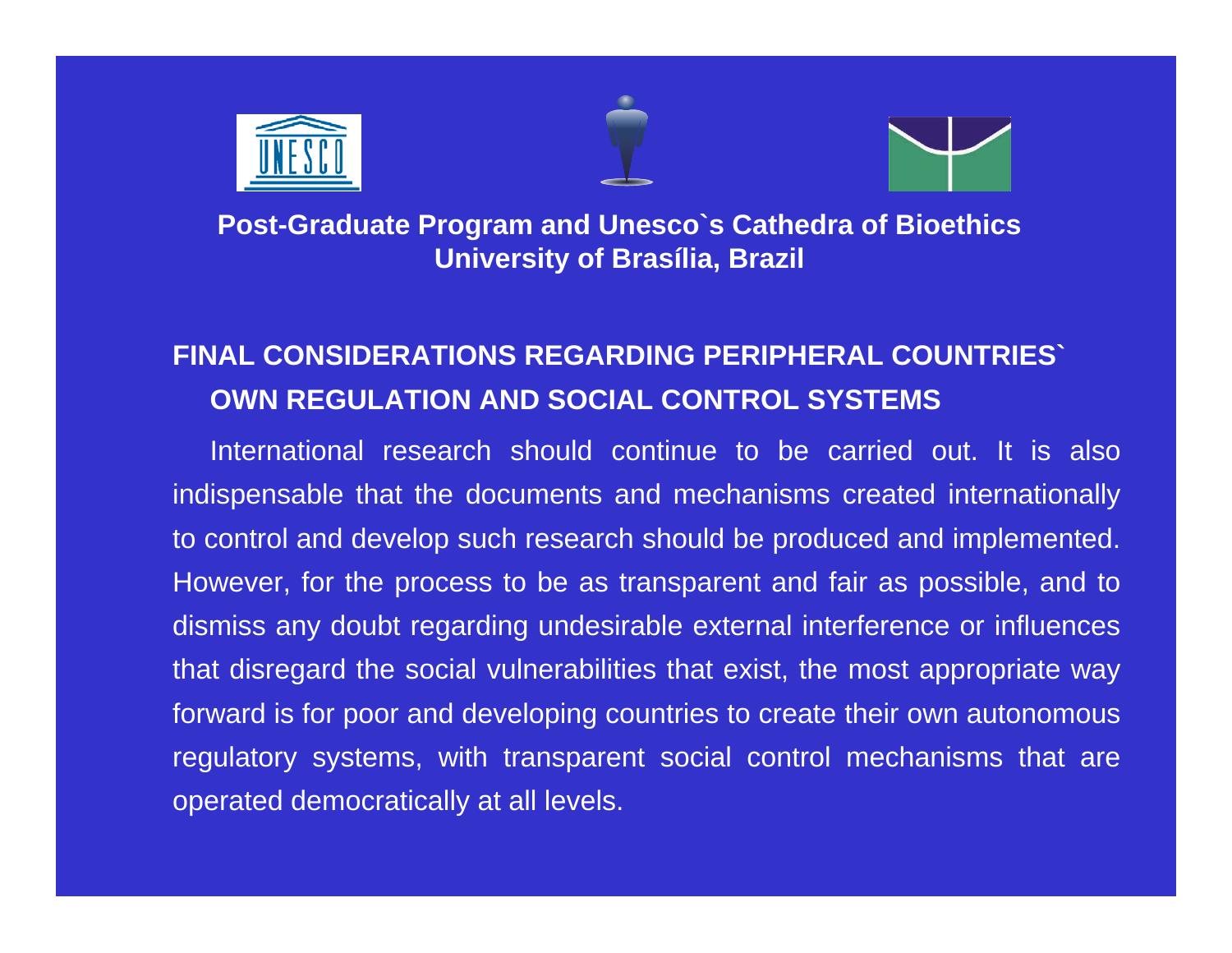





International standards and guidelines are indispensable for providing the direction to be followed in developing clinical research in each place around the world. However, the peculiarities of each country's regulatory systems should definitively be constructed in accordance with each country's particular characteristics and needs. Autonomy is related to the independence to decide and is also related to the technical and intellectual capacity that peripheral nations must cooperatively put in place, in order to achieve this level of autonomy and development, with support from the more advanced nations and from international organisations, for constructing ethical control rules and systems for their biomedical investigations. as